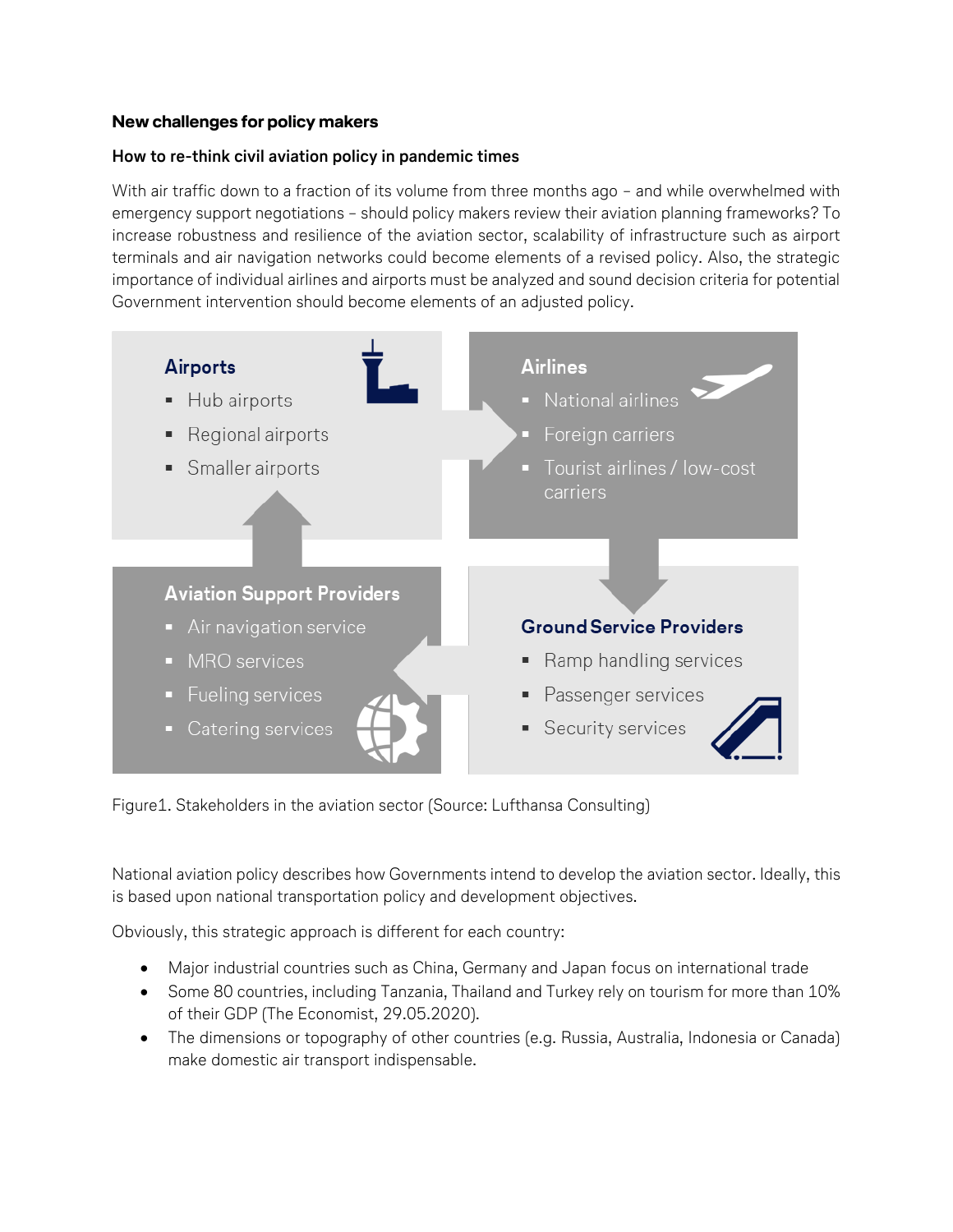Yet, only few countries have established a National Aviation Master Plan. And even countries with explicit aviation strategies, such as Sweden or Tanzania, have encountered a similar decrease in aviation demand of 60-90% in March and April 2020 due to the Covid-19 crisis (CAPA-Centre for Aviation, IATA AirportIS).

With air traffic volumes down and recovery uncertain, the mantra of permanent aviation growth is no longer valid. While air traffic is starting to recover in some parts of the world, airports, airlines and other players are still under severe pressure and many require state aid to survive. While airports and airlines are prominent examples for Government bail-outs, other crucial players (e.g. ground handlers, MRO, manufacturers) are still struggling to receive state aid putting recovery of the whole aviation sector at risk as no flight can depart without those services.

Scalable infrastructure will become crucial in planning. Governments should evaluate the strategic importance of individual airlines and airports – define the top tier, which could be bailed out and also be ready to sacrifice the least important – not just for a global shutdown, but also less severe crises. In 2015, an economic recession in Brazil caused the aviation market to decline by 9% causing airports to close terminal areas (CAPA-Centre for Aviation).

In preparation or response to a crisis, policy makers will have to review their planning frameworks (e.g. Civil Aviation Master Plans) to avoid wasting tax payers' money and to consider political, economic and social criteria.

#### Political relevance

Relevance of aviation in the national context and strategic interests

- Geopolitical influence
- National integrity
- National defense & military purposes
- Infrastructure role (O&D vs. hub)

#### Economic relevance

Facilitate economic growth and regional competitiveness

- Traffic & growth potential
- Tourism, VFR & business travel
- Investment requirements
- Modal alternatives and competition

# Social relevance



Fulfill a welfare-state's obligation to assure its citizens' economic security and to overcome social contrasts

- Regional employment impact
- **Employment market situation**
- Regional accessibility and supply



Safety and regulatory obligations

- Compliance with international regulation and standards
- Obligation to operate

Figure 2. Criteria for strategic evaluation of aviation players (Source: Lufthansa Consulting)

# **Political criteria**

Both airports and air navigation are critical infrastructure and do not only support commercial air traffic, but they are also geopolitically relevant for national defense. Many airports are of dual use (military and civil). Therefore, runways and air navigation systems are often indispensable – especially with sensitive neighboring countries. Minimum operations and maintenance must be ensured at all times.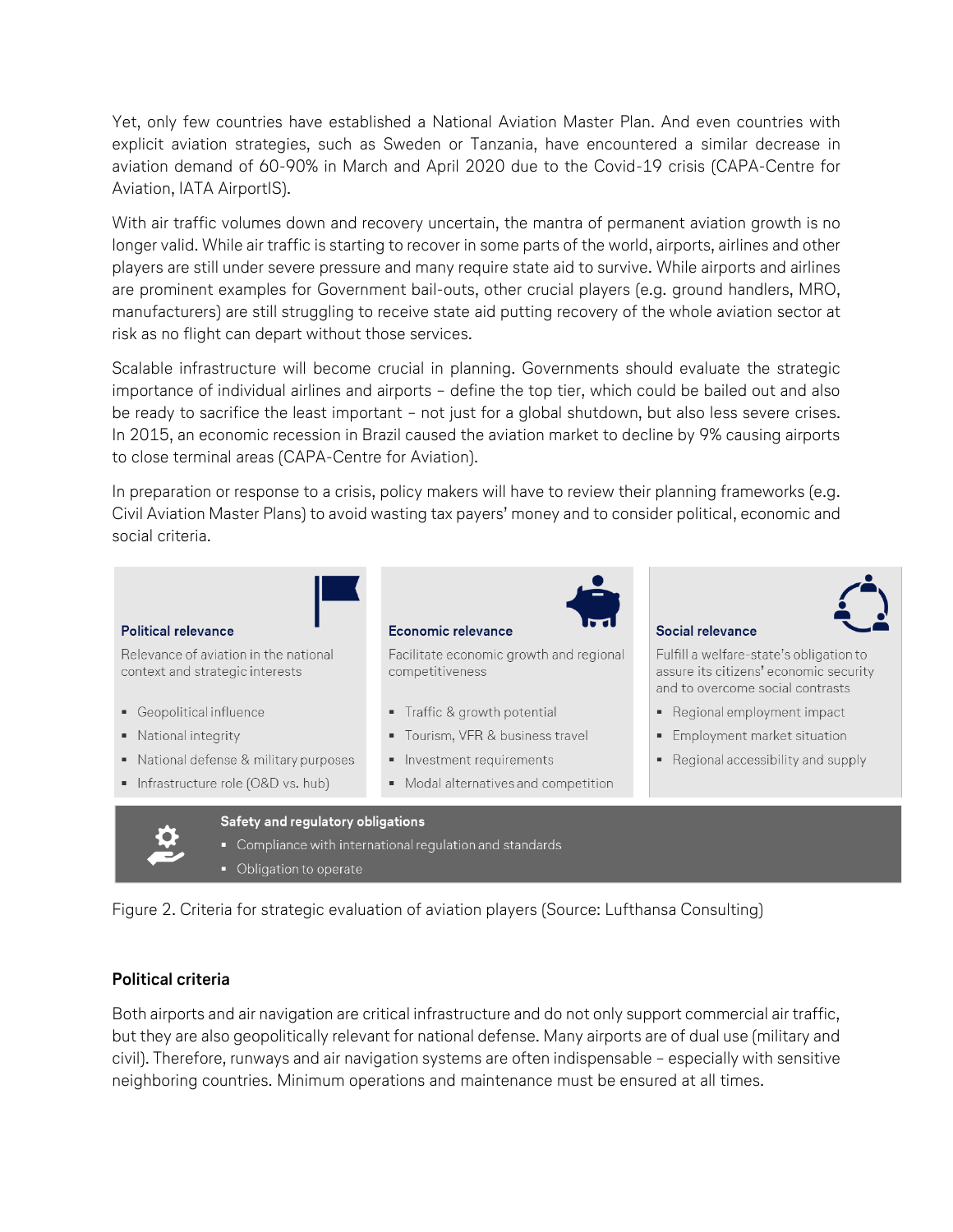A country's airlines also belong to the critical infrastructure. Government intervention needs to ensure basic supplies, evacuation of citizens from abroad or a minimum of essential domestic transportation – even if not commercially viable.

Ownership of infrastructure (public or private) is not necessarily important. Nevertheless, standards for Government intervention into PPP contracts and mandatory shock and force majeure clauses for concession agreements could be included in new agreements or added to existing ones.

While classic O&D airports serve as gateway to a region, supporting trade and industry, a hub airport may provide employment or prestige. Based on the national development plan, Governments need to weigh those aspects when prioritizing strategic importance.

# **Economic criteria**

Aviation is a key driver during economic growth and also for recovery after a crisis.

When prioritizing aviation stakeholders for bail-out, Governments should, hence, concentrate on those with the highest economic contribution. In this process, each country's economic structure must be considered – depending on the relevance of trade and industry, tourism or ethnical (VFR) travel.

With 17% of global traffic concentrated on the 20 busiest airports only (ACI, 2019), there is clear evidence that a country's larger airports are major drivers for its economy and should, therefore, be of priority when considering state aid. Especially foreign carriers focus on the major airports during a crisis causing traffic to stabilize at higher levels than at secondary airports (example: according to EUROCONTROL, London's Gatwick airport was down by 98% in CW23 2020, while Heathrow's traffic declined by 82% only). Those big airports, but also larger airlines and service providers have more room for scalability of their capacity, fleet and staff to declining but also growing demand. This makes them a priority for state aid in times of crisis.

Being responsible for tax payers' money, Governments have to reasonably allocate resources to aviation stakeholders. Sustainable operation before the crisis and positive outlook after should be a prerequisite for Government support. Bailing-out stakeholders using modern infrastructure and equipment and being a sociable contributor to a countries' wealth could be a preferred option. With growing environmental awareness, Governments have to consider modal alternatives to aviation, which could allow permanent shutdown of infrastructure.

# **Social criteria**

Airlines, airports, ground handlers and other players provide significant direct employment. Also, there is an indirect employment effect, because incoming passengers need accommodation and other services. Regional service providers supply airports and airlines. In case of closure – temporary or permanent – what would be the regional employment impact? Some countries have existing social security schemes such as "Kurzarbeit" in Germany, which mitigates the loss of income for employees during temporary closures. Without such, the employment impact of temporary closures will be more severe. Else, what is the situation in the regional employment market – are there alternative employers?

Regional airports provide connectivity between remote areas and urban centers. This allows for medical evacuation flights and emergency supplies. When evaluating Government intervention into